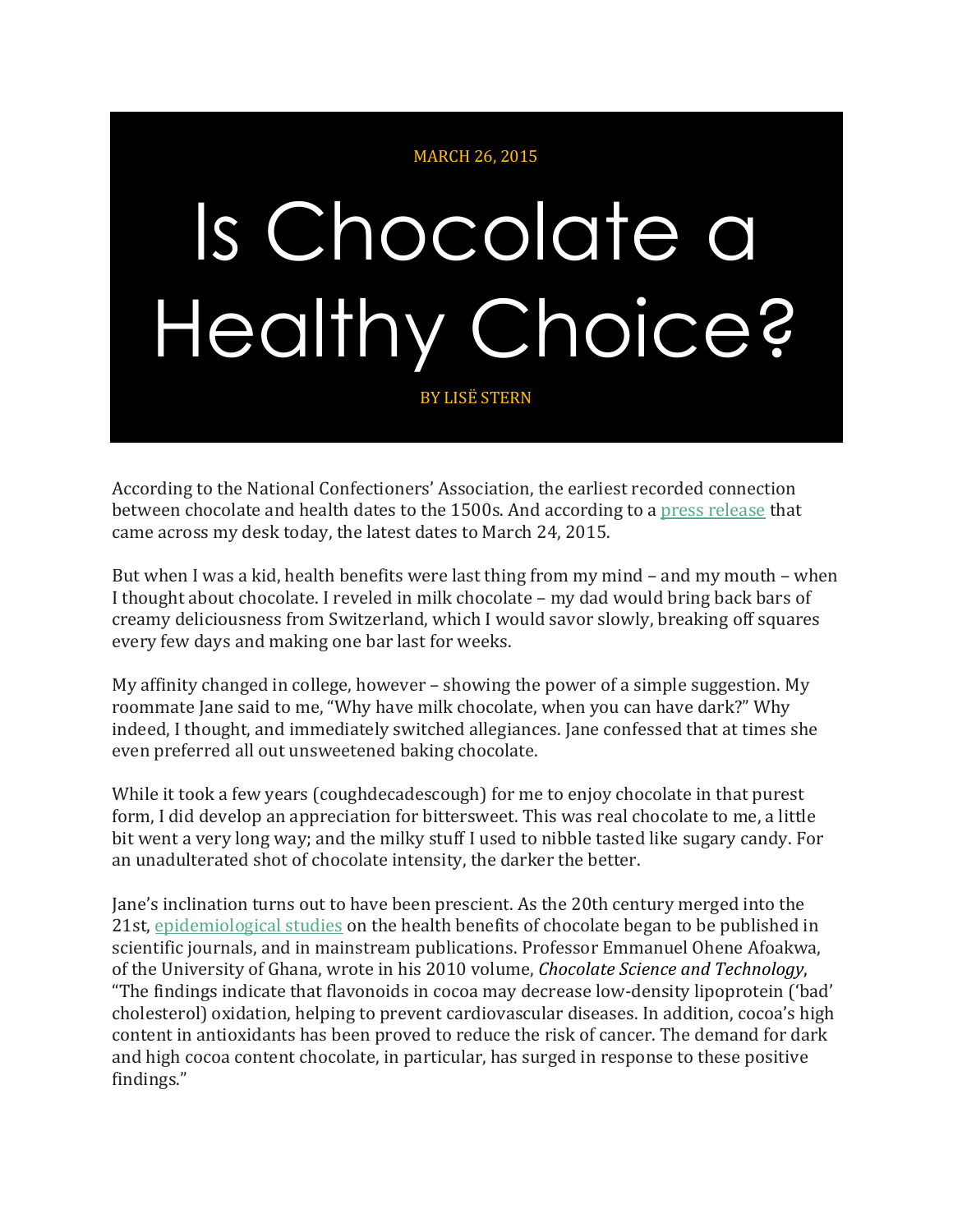

Credit: Dandelion Chocolate

## **The Fall and Rise of Chocolate**

The chocolate of the 1500s was not the chocolate we know today. For one thing, it was consumed as a beverage. And it was not sweetened. But as chocolate manufacturing developed in Europe in the 1800s, sugar was introduced, and milk added, along with technology, and bars became the primary form of chocolate consumption.

As chocolate developed and grew in popularity in the U.S., it got sweeter and sweeter. Consider the definition of American milk chocolate: it must have a minimum of 10 percent cocoa solids. The cocoa solids are where all the health benefits are. That other 90 percent is mainly sugar and milk (European milk chocolate must have 20 to 25 percent cocoa). Studies determined that chocolate should have at least 70 percent cocoa for us to gain the promised health benefits.

Since around 2000, darker and darker options have been introduced – to the point where sugar was sometimes eliminated altogether. Food writer Julia [Moskin](http://www.nytimes.com/2008/02/13/dining/13chocolate.html) wrote in a 2008 *New York Times* article, "The 100 percent cacao bars that have arrived recently on the market are virtually inedible, but are no less joyfully greeted by connoisseurs who worship their intensity and purity."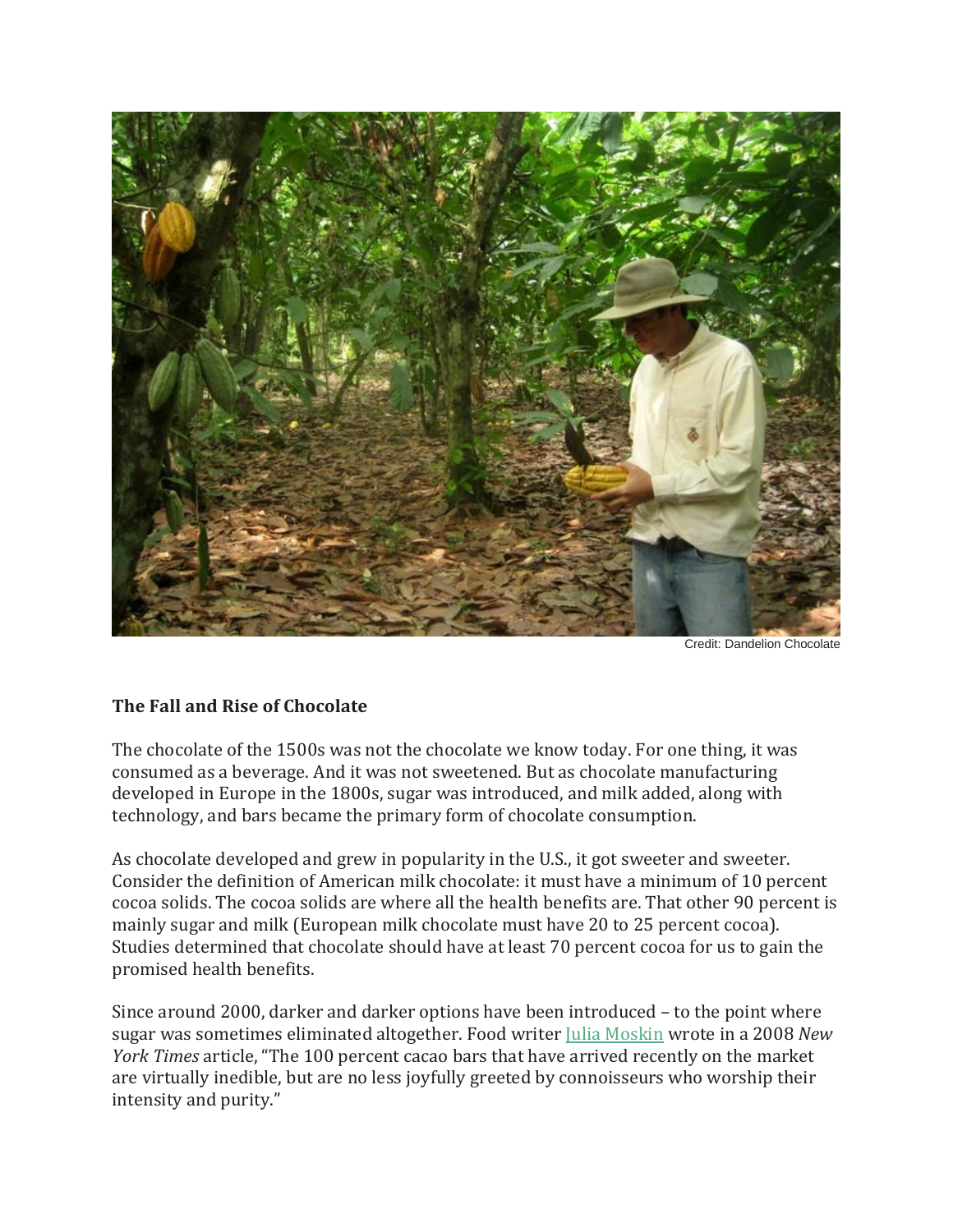Paleo blogger Justin [Miller](http://ultimatepaleoguide.com/author/justin/) is one such connoisseur. He wrote in "The Paleo Guide to Dark Chocolate," at theultimatepaleoguide.com, "Unsweetened, AKA baker's, AKA heaven, AKA yum, yum, gimme sum: Unsweetened or baker's chocolate is for the rebel, the misfit, the thrill seeker…. It contains almost no sugar and has a taste that is extremely bitter. I LOVE IT! So much so that I'd shout it from the rooftops."

Think of unsweetened chocolate like wine. You can work your way up to it – start with 70 percent, move on to 80, 90, savoring the complex flavors in the chocolate itself. You can have an appreciation for these unsweetened options. Miller comments, "If you are worried about the bitterness of dark chocolate, don't be, especially if you've been doing the paleo thing for a little while. The lower sugar intake should have reset your palate and your taste buds should be operating normally now."

\*\*

And there's been some breaking news in the chocolate world, announced March 24, 2015, at the 249th National Meeting & Exposition of the American Chemical Society in Denver. There, Dr. Afoakwa announced that they had a eureka moment [regarding](https://www.youtube.com/watch?v=SXk3ooFEGk8&list=PLLG7h7fPoH8LtUyqg-vxxZO3GlujdfXh6&index=14) chocolate [processing.](https://www.youtube.com/watch?v=SXk3ooFEGk8&list=PLLG7h7fPoH8LtUyqg-vxxZO3GlujdfXh6&index=14) Their studies revealed that new methods could enhance the health benefits of chocolate. That is, storing the harvested cocoa pods for five to seven days before roasting and fermenting, plus roasting for a longer time at a lower temperature, yielded cocoa with a higher number of antioxidants (the stuff that gives chocolate its health benefits) than cocoa processed in the traditional manner (immediate roasting after harvesting). Further, the storage step "allowed the sweet pulp surrounding the beans inside the pod to alter the biochemical and physical constituents of the beans before the fermentation," according to a press release, which enhances the flavor of the chocolate itself, giving it a naturally sweeter edge.

I look forward to the implementation of this technique throughout the chocolate-growing world.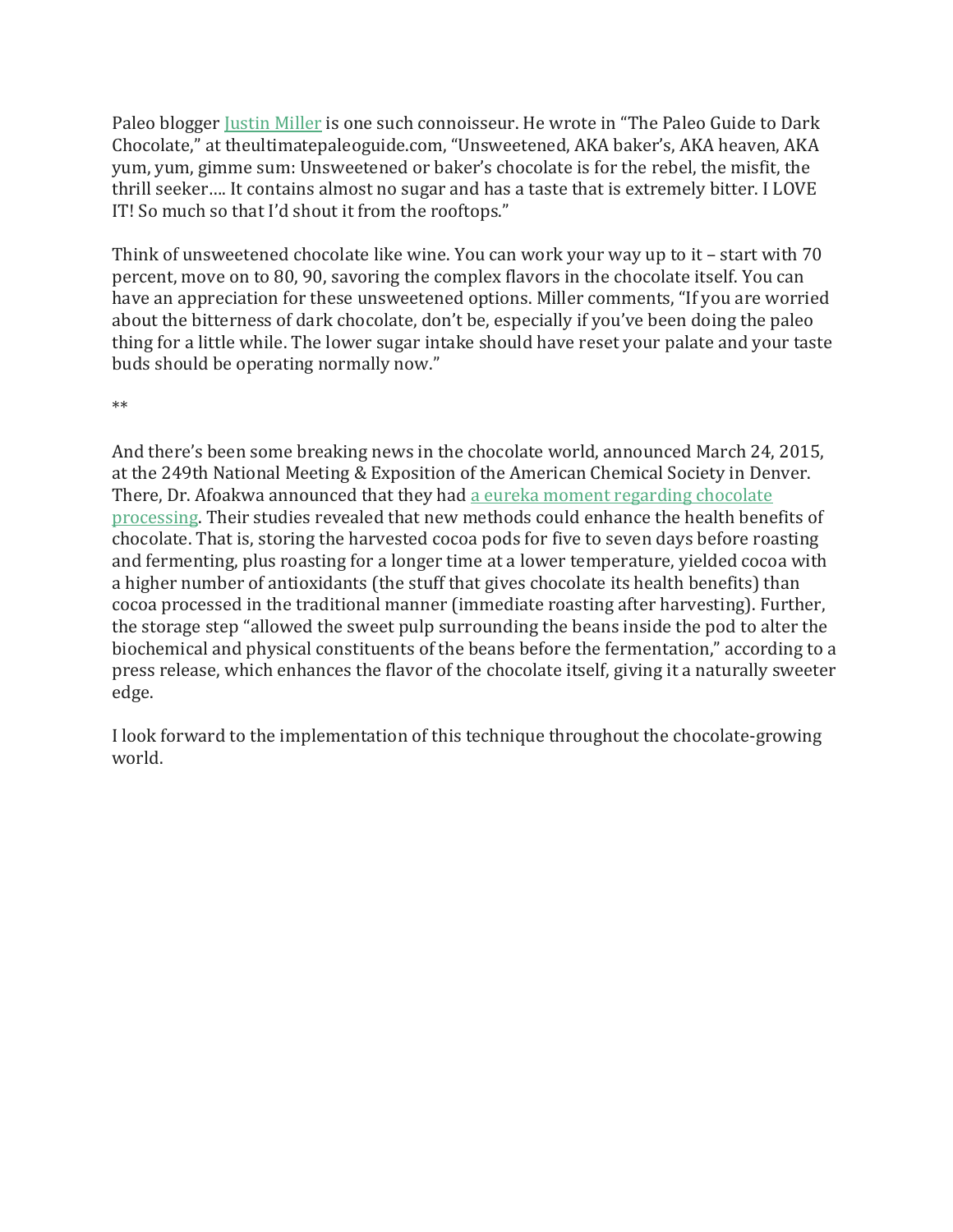

Cacao Plants with Chocolate Fruit Pods

## **Bean to Bar**

Twenty years ago, there were just over a dozen chocolate manufacturers in the U.S., that is, companies that produce chocolate from the cocoa bean. Two are in California, [Ghirardelli](http://www.ghirardelli.com/) (which started in San Francisco in 1852) and [Guittard](https://www.guittard.com/) (also started in San Francisco, in 1868). All were large – these included Hershey's and Nestlé's.

But isolated chocophiles here and there wanted to take chocolate back to its roots. Chocolate with simple ingredients, chocolate identified by its source country, chocolate produced with minimal additives – even chocolate with non sugar sweeteners. The 21st century has seen the rise of craft chocolatiers, and many are in the Bay area.

Is artisanal bean-to-bar chocolate that much better? I'd say yes, on a few levels. First, these chocolate makers work hard to source their chocolate, looking for plantations that treat the farmers well. Many use Fair Trade and organic chocolate. Just as coffee from different locations in the world has different flavor profiles, so too does chocolate. And these companies tend to produce fabulous tasting very dark chocolate, 70 percent cocoa and higher. Ingredients are straightforward: cacao (which includes both cocoa and cocoa butter), sugar, maybe salt or vanilla. Consider visiting or sampling chocolate from the following California craft chocolatiers. Most, but not all craft chocolate, veer towards using more natural ingredients. When choosing a chocolate, you'll want to read the label to sniff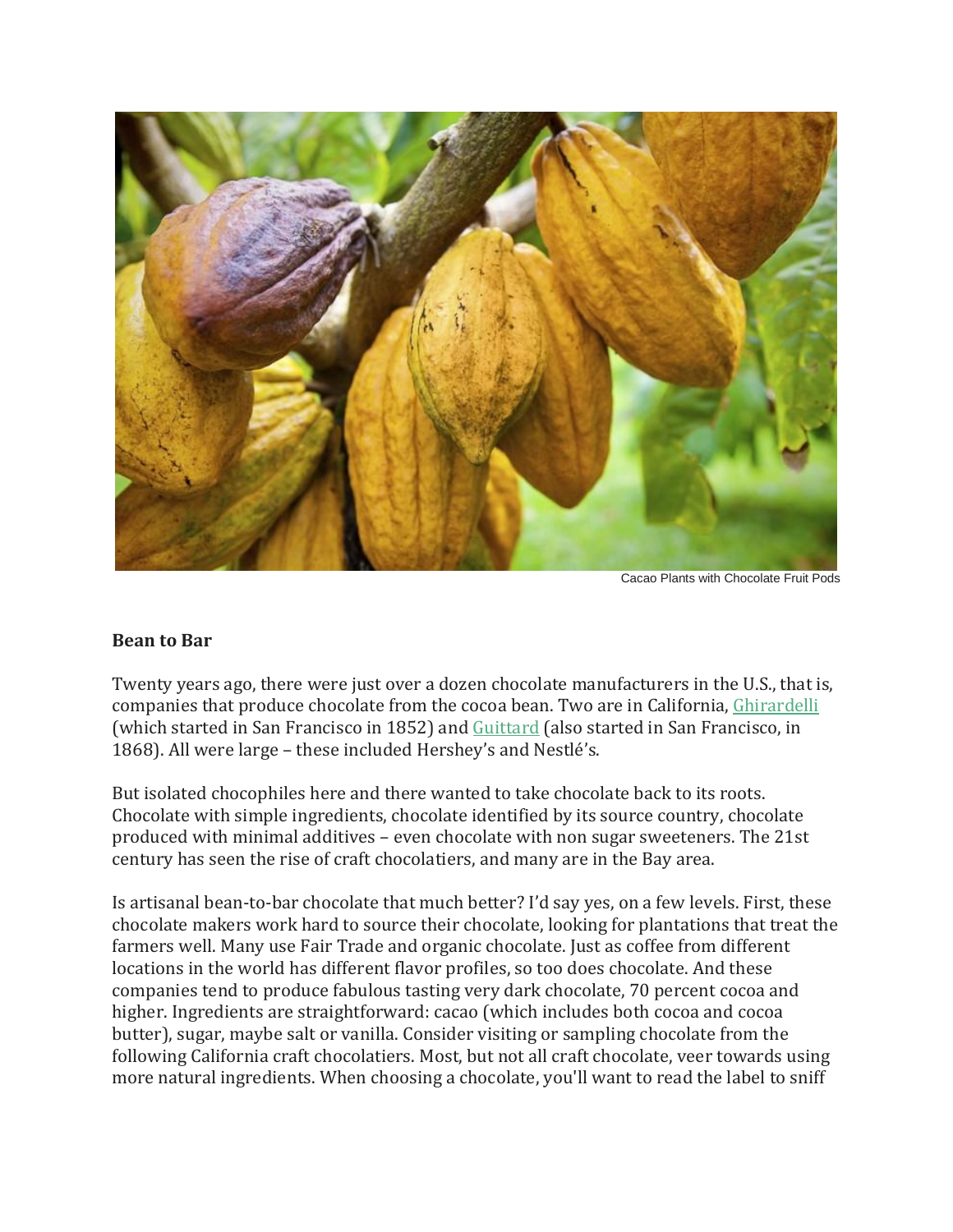out unsavory less natural ingredients such as high fructose corn syrup and artificial colors and flavors.

These are a few of our favorite chocolates from in and around California.

Note: I found many of these chocolates (and more) at the [Rainbow](http://www.rainbow.coop/) Grocery on Folsom Street in San Francisco.



Credit: L'Amourette Chocolate website

**Alegio [Chocolate,](http://www.alegio.com/collections/all) Claudio Corallo**, in Palo Alto, is a labor of love for owner Corallo, who grows cocoa on his property in Africa. The chocolate is priced like gold, but the taste is like some incredible vintage wine. Nearly all the chocolates they produce – many with flavors like salt and pepper or ginger – are 70 percent and higher. They also have a small shop in Berkeley.

**Coracao [Confections](http://www.coracaoconfections.com/)**, based in Emeryville, CA, Coracao produces raw chocolate sweetened with naturally low-glycemic coconut sugar. The chocolate is all 81 percent. They also make chocolate confections, like caramels, all vegan, and again using coconut sugar. You can often find them, as I did, at area farmers' markets.

**Cello [Chocolate](http://www.cellochocolate.com/)** in Nevada City, CA produces six single-origin 70 percent plus bars from the Dominican Republic, Ecuador, Ghana, Peru, Trinidad, and Venezuela.

**[Dandelion](http://www.dandelionchocolate.com/) Small Batch Chocolate** in the Mission District of San Francisco is a café as well as a chocolate factory. When you enter, you see all the manufacturing equipment right behind the ordering counter. Bars are displayed on shelves, with samples of many varieties. All are identified by origin, and you can appreciate the differences between, say, a 70